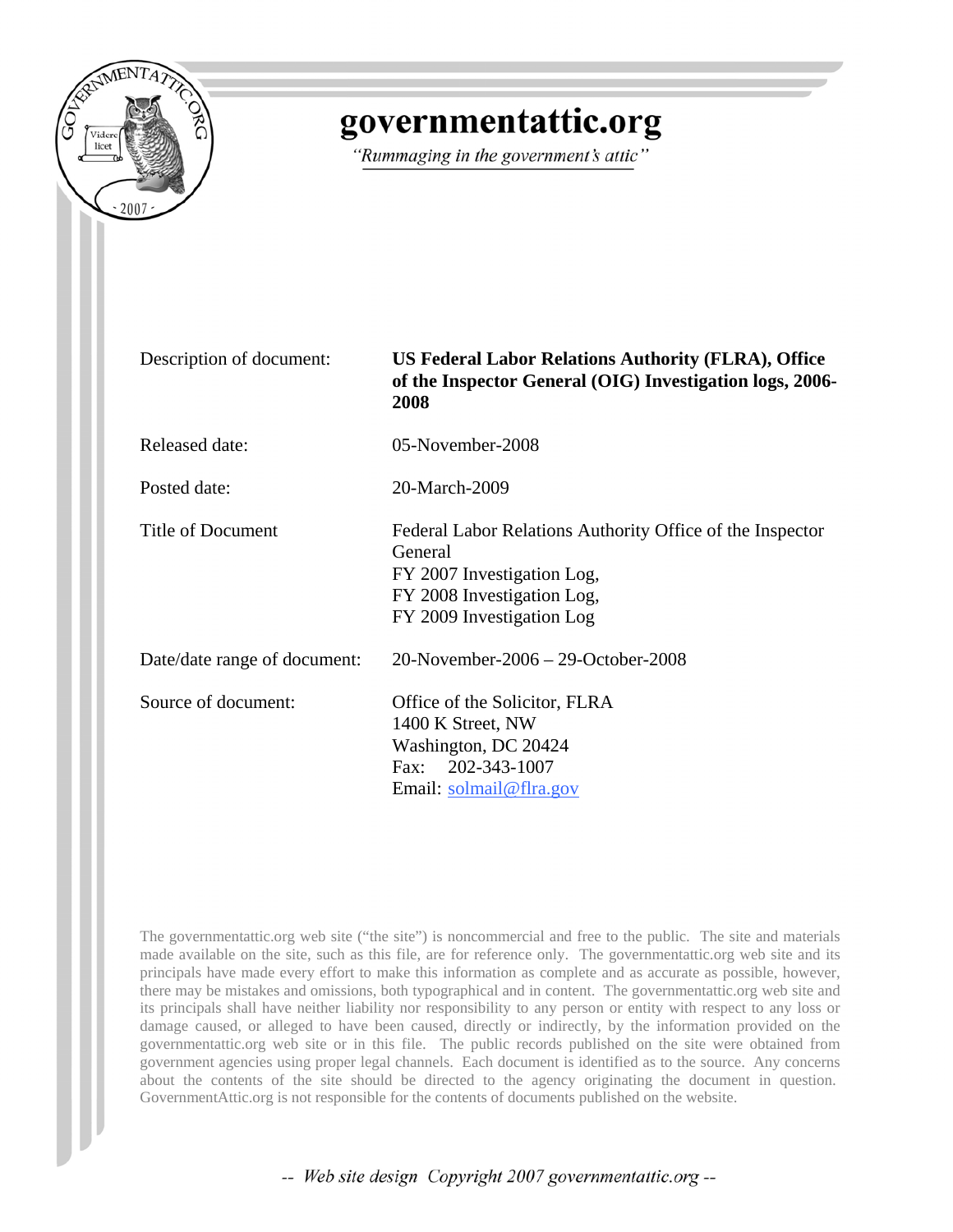

## UNITED STATES OF AMERICA **FEDERAL LABOR RELATIONS AUTHORITY OFFICE OF THE INSPECTOR GENERAL** WASHINGTON, D.C. 20424-0001

November 5, 2008

In response to your FOIA request for investigation printouts from 2007 to present, the Federal Labor Relation Authority Inspector General has provided you the subject of Investigation logs. Do understand that Federal Labor Relations Authority investigations related to unfair labor practice charge complaints filed with the Federal Labor Relations Authority or the 7 Regional Offices can not be addressed until the mission related issues are closed and a thirty day appeal period is over. Personal names are redacted normally in these Federal Labor Relations Investigation logs.

If you have any questions, you may contact me at (202)218-7744.

Sincerely,

Jenemi Willy **Exancine Eichler** 

Federal Labor Relations Authority Inspector General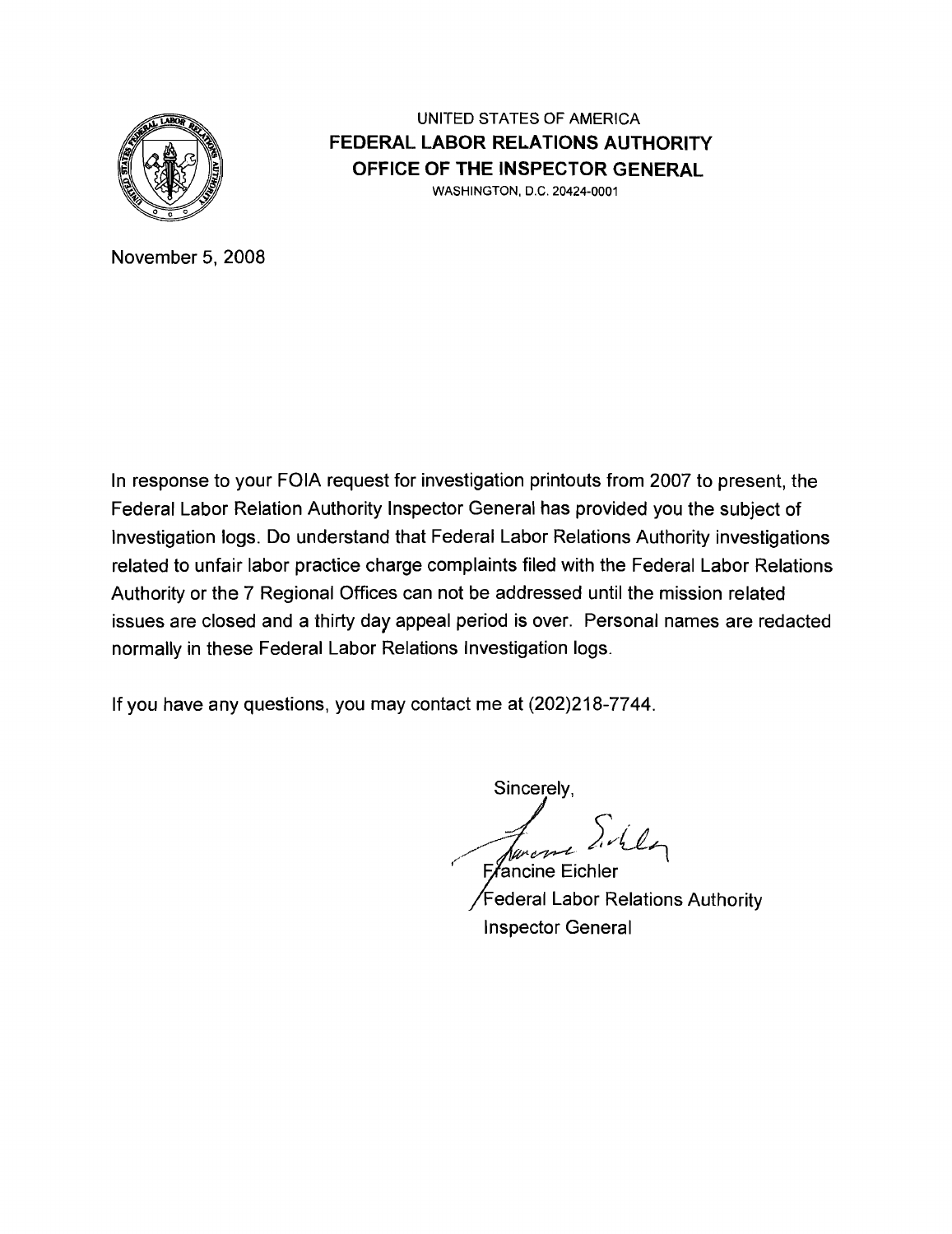## Federal Labor Relations Authority Office of the Inspector General FY 2007 Investigation Log

| Case No.               | Subject                                                                                                                                                                         | Date<br>Received               | <b>Status</b>                            |
|------------------------|---------------------------------------------------------------------------------------------------------------------------------------------------------------------------------|--------------------------------|------------------------------------------|
| 2007-I-01              | <b>AFGE Local Union Steward</b><br>alleges improper handling of<br>Case WA-CA-050372 by the<br>Washington Regional Office                                                       | 11-20-06                       | Open                                     |
| 2007-I-02              | FBI request for Information<br>regarding FLRA Inspector<br>General investigations<br>regarding former FLRA<br>Member                                                            | $1 - 09 - 07$                  | Closed<br>$1 - 10 - 07$                  |
| 2007-I-03              | FBI request for Information<br>regarding FLRA Inspector<br>General investigations<br>regarding the Head of the<br><b>FLRA</b>                                                   | $1 - 23 - 07$                  | Closed<br>$1 - 23 - 07$                  |
| 2007-I-04              | Federal Employee is receiving<br>negative phone calls from a<br>designated number which has<br>been contacted with no<br>response                                               | $2 - 24 - 07$                  | Closed<br>$3 - 21 - 07$                  |
| $2007 - 1 - 05$        | Private Sector Employee<br>alleged FLRA management<br>and Union refused to address<br>information and FOIA request                                                              | $2 - 23 - 07$                  | Closed                                   |
| 2007-I-06              | Complaint submitted by<br>Private Sector Attorney for<br><b>AFGE Local Union 3509</b><br>regarding FLRA improper<br>handling of a ULP and Appeal                                | $4 - 30 - 07$                  | Closed                                   |
| 2007-I-07              | FLRA employee received e-<br>mail threatening to kill her and<br>her family                                                                                                     | 5-07-07                        | Forwarded to FPS<br>Battlecreek Michagan |
| 2007-I-08<br>2007-I-09 | AFGE Local Union 1144<br><b>Union Steward and Trustee</b><br>alleged a biased and heavy<br>handled manner in the way the<br>FLRA handled his case<br>FLRA employee possible has | $6 - 06 - 07$<br>$6 - 14 - 07$ | Closed<br>8-07-07<br>Closed              |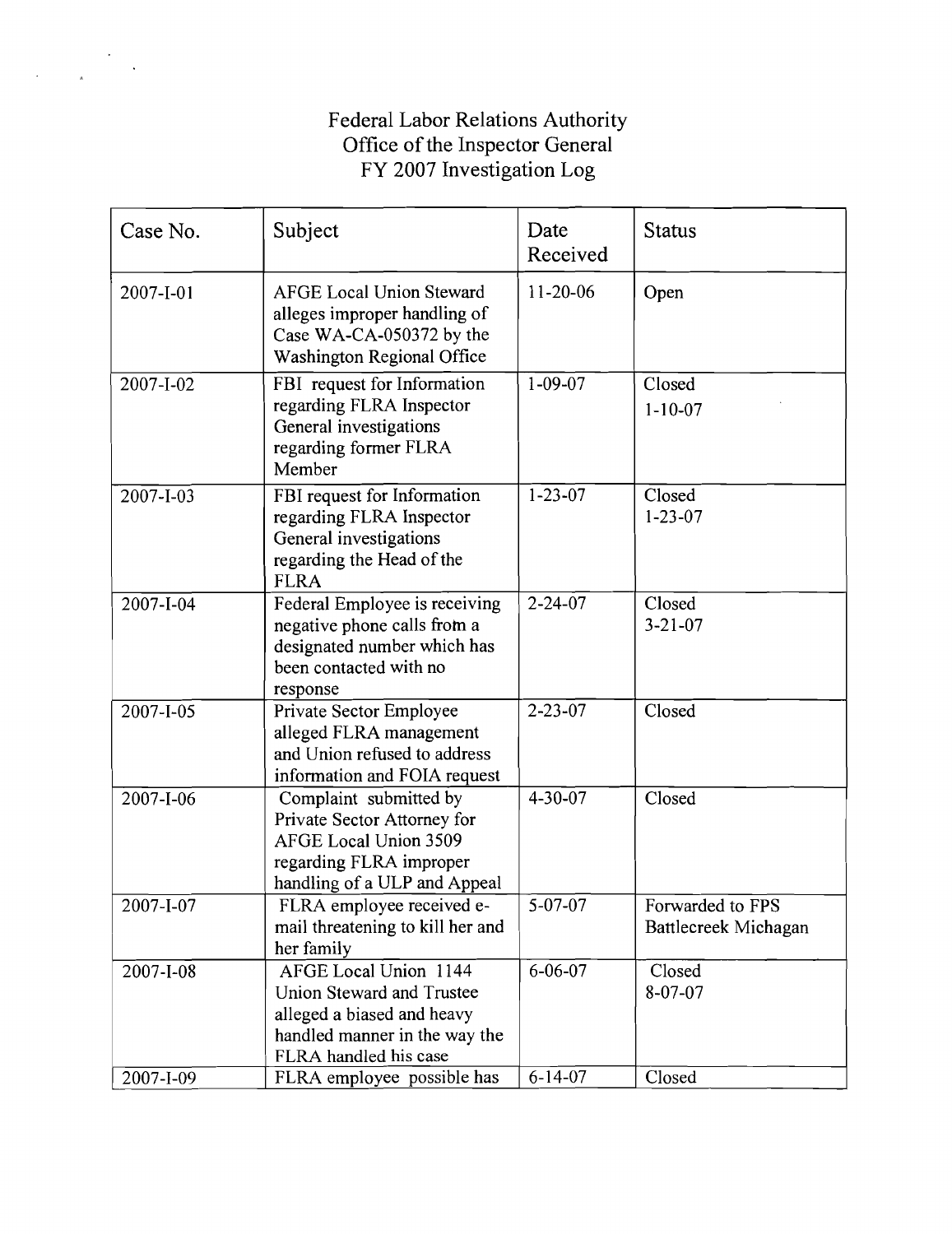| Case No.  | Subject                                                                                                                                           | Date<br>Received    | <b>Status</b> |
|-----------|---------------------------------------------------------------------------------------------------------------------------------------------------|---------------------|---------------|
|           | violated a Federal ethics law.                                                                                                                    |                     | 8-08-07       |
| 2007-I-10 | FLRA employee alleges<br>General Counsel's disregard of<br>FLRA regulations and provides<br>policy which directly<br>contradicts FLRA regulations | August 10,<br>2007  | Closed        |
| 2007-I-11 | Former Military and Union<br>employee alleges improper<br>handling of his case filed with<br>the San Francisco Regional<br>Office.                | September<br>6,2007 | Eliminated    |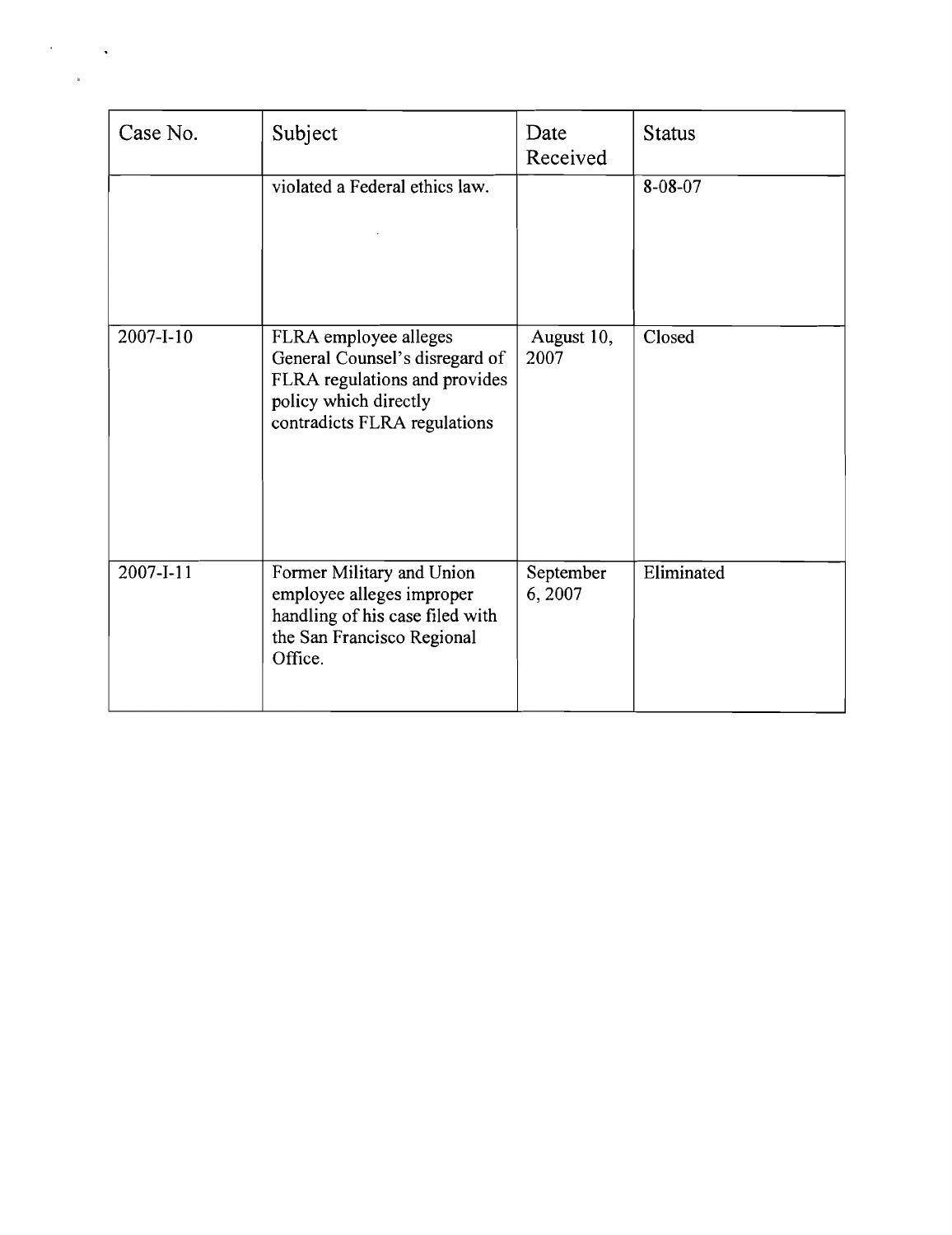#### Federal Labor Relations Authority Office of the Inspector General FY 2008 Investigation Log

 $\mathcal{F}^{\text{max}}_{\text{max}}$ 

| Case No.               | <b>Subject</b>                                                                                                                                                                                                                                                                                       | Date Received    | <b>Status</b>                                                                                    |
|------------------------|------------------------------------------------------------------------------------------------------------------------------------------------------------------------------------------------------------------------------------------------------------------------------------------------------|------------------|--------------------------------------------------------------------------------------------------|
| 2007-1-12              | Minahan & Shapiro<br>filed several<br>complaints with the<br>FLRA IG related to<br>2 Labor<br>Management<br>Charges filed with<br>the Office of<br><b>General Council</b><br>which they alleged<br>was handled<br>improperly and took<br>over two years to<br>handle,                                | November 7, 2007 | Investigated and<br>Closed 2-21-08                                                               |
| 2008-I-01              | <b>AFGE Local</b><br>1164c/o SSA<br><b>Regional Director</b><br>took records after<br>her retired from the<br>Agency for his own<br>personal use.                                                                                                                                                    | March 25, 2008   | Investigated and<br>Closed                                                                       |
| 2008-I-02              | Nova Scotia citizen<br>sent a complaint to<br>the FLRA Boston<br><b>Regional Office</b><br>regarding improper<br>management<br>handling of the U.S.<br>citizens who flew I<br>to Nova Scotia and<br>entered the<br><b>Customs and</b><br><b>Border Protection</b><br><b>Pre Clearance</b><br>center. | April 22, 2008   | Referred to<br>Department of<br>Transportation<br><b>Inspector General</b><br>Closed May 5, 2008 |
| 2008-1-03<br>$\ddot{}$ | <b>FLRA</b> employee<br>copied a FLRA<br>Parking Pass which                                                                                                                                                                                                                                          | May 8, 2008      | Closed June 13                                                                                   |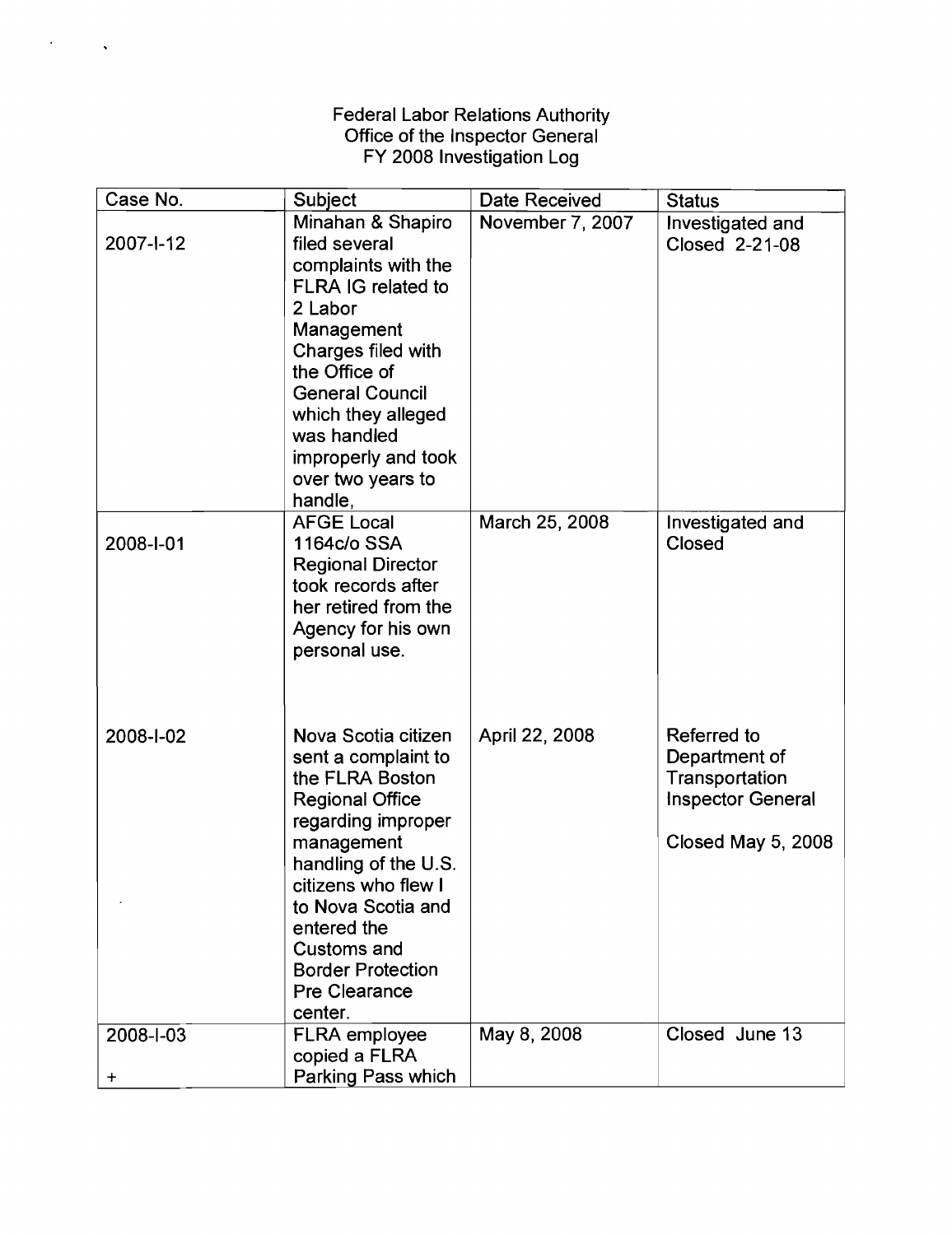|           | was not assigned to<br>him and used it to<br>park so that he did<br>not have to pay for<br><b>FLRA</b><br>Headquarters<br>Parking.                                                                                                                                          |                |                                                                                                                                     |
|-----------|-----------------------------------------------------------------------------------------------------------------------------------------------------------------------------------------------------------------------------------------------------------------------------|----------------|-------------------------------------------------------------------------------------------------------------------------------------|
| 2008-1-04 | <b>Pension Benefit</b><br>Guarantee Corp.<br>NAGE, Union<br>President filed a<br>complaint stating<br>the FLRA has not<br>handled the Union<br>cases provided to<br>the FLRA<br>Washington<br>Regional Office and<br>FSIP.                                                  | July 15, 2008  | Complaint put on<br>hold until unfair<br>labor practice<br>charge with the<br>Washington<br>Regional Office and<br>FSIP are closed. |
| 2008-I-05 | <b>FLRA Regional</b><br><b>Office Senior</b><br><b>Employee alleged</b><br>that a former<br><b>Schedule C Office</b><br>of General Counsel<br><b>Deputy Director was</b><br>improperly placed in<br>an SES position in<br>the Authority by the<br>former Chairman,<br>FLRA. | August 6, 2008 | <b>Closed 10-3-08</b>                                                                                                               |

 $\mathcal{L}^{\text{max}}_{\text{max}}$  ,  $\mathcal{L}^{\text{max}}_{\text{max}}$